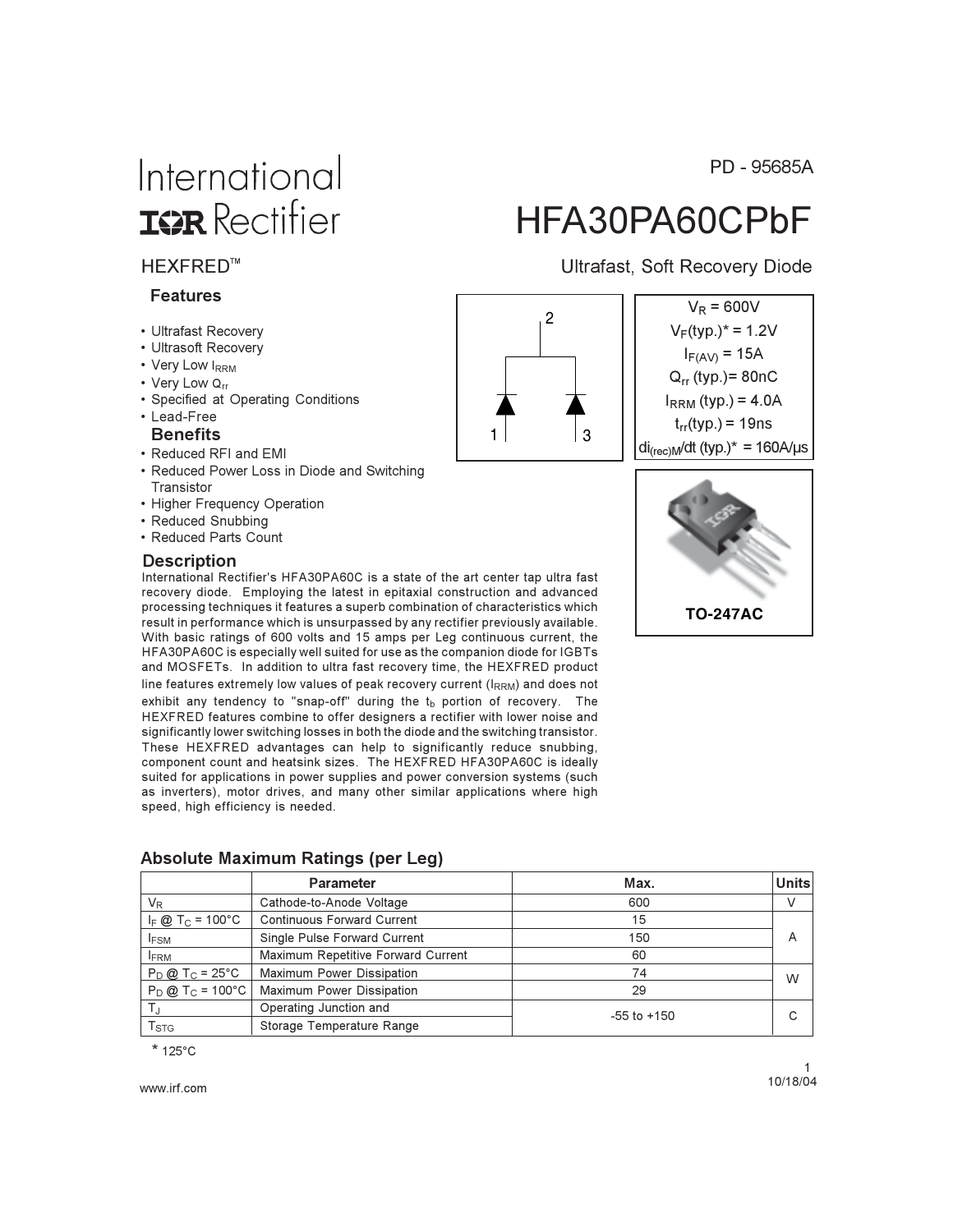#### Electrical Characteristics (per Leg)  $@T_J = 25°C$  (unless otherwise specified)

|                       | <b>Parameter</b>                | Min. | Typ. |      | Max. Units | <b>Test Conditions</b>                                     |  |
|-----------------------|---------------------------------|------|------|------|------------|------------------------------------------------------------|--|
| <b>V<sub>BR</sub></b> | Cathode Anode Breakdown Voltage | 600  |      |      | V          | $I_R = 100 \mu A$                                          |  |
| $V_{FM}$              | Max Forward Voltage             |      | 1.3  | 1.7  | V          | $I_F = 15A$                                                |  |
|                       |                                 |      | 1.5  | 2.0  |            | See Fig. 1<br>$I_F = 30A$                                  |  |
|                       |                                 |      | 1.2  | 1.6  |            | $I_F = 15A$ , T <sub>J</sub> = 125°C                       |  |
| <sup>I</sup> RM       | Max Reverse Leakage Current     |      | 1.0  | 10   | μA         | See Fig. 2<br>$V_R = V_R$ Rated                            |  |
|                       |                                 |      | 400  | 1000 |            | $T_{\rm J}$ = 125°C, $V_{\rm R}$ = 0.8 x $V_{\rm R}$ Rated |  |
| $C_{\top}$            | Junction Capacitance            |      | 25   | 50   | pF         | See Fig. 3<br>$V_R = 200V$                                 |  |
| Ls                    | Series Inductance               |      | 12   |      | nH         | Measured lead to lead 5mm from<br>package body             |  |

#### Dynamic Recovery Characteristics (per Leg)@  $T_J$  = 25°C (unless otherwise specified)

|                             | <b>Parameter</b>                      |     |     |     | Min.   Typ.   Max.   Units | <b>Test Conditions</b>                                    |                        |
|-----------------------------|---------------------------------------|-----|-----|-----|----------------------------|-----------------------------------------------------------|------------------------|
| $ t_{rr} $                  | Reverse Recovery Time                 |     | 19  |     |                            | $I_F = 1.0A$ , di <sub>f</sub> /dt = 200A/us, $V_R = 30V$ |                        |
| $t_{rr1}$                   | See Fig. 5, 10                        |     | 42  | 60  | ns                         | $T_{\rm d}$ = 25°C                                        |                        |
| $t_{rr2}$                   |                                       |     | 70  | 120 |                            | $T_{\rm d}$ = 125°C                                       | $I_F = 15A$            |
| <b>IRRM1</b>                | Peak Recovery Current                 |     | 4.0 | 6.0 | A                          | $T_{\rm d}$ = 25°C                                        |                        |
| RRM <sub>2</sub>            | See Fig. 6                            |     | 6.5 | 10  |                            | $T_{\rm d}$ = 125°C                                       | $V_R = 200V$           |
| $Q_{rr1}$                   | Reverse Recovery Charge               |     | 80  | 180 | nC                         | $T_{\text{J}}$ = 25°C                                     |                        |
| $Q_{rr2}$                   | See Fig. 7                            |     | 220 | 600 |                            | $T_{\rm J}$ = 125°C                                       | $di_f/dt = 200A/\mu s$ |
| ' di <sub>(rec)M</sub> /dt1 | Peak Rate of Fall of Recovery Current |     | 250 |     | $A/\mu s$                  | $T_J = 25^{\circ}C$                                       |                        |
| di <sub>(rec)M</sub> /dt2   | During $t_{\rm b}$<br>See Fig. 8      | ___ | 160 |     |                            | $T_{\text{J}}$ = 125°C                                    |                        |

#### Thermal - Mechanical Characteristics (per Leg)

|                                          | Parameter                               | Min. | Typ. | Max. | <b>Units</b> |  |  |  |
|------------------------------------------|-----------------------------------------|------|------|------|--------------|--|--|--|
| $T_{lead}$ <sup><math>\odot</math></sup> | Lead Temperature                        |      |      | 300  | °C           |  |  |  |
| $R_{thJC}$                               | Junction-to-Case, Single Leg Conducting |      |      | 1.7  |              |  |  |  |
|                                          | Junction-to-Case, Both Legs Conducting  |      |      | 0.85 | K/W          |  |  |  |
| $R_{thJA}$ <sup><math>\odot</math></sup> | Thermal Resistance, Junction to Ambient |      |      | 40   |              |  |  |  |
| $R_{thCS}$ <sup>3</sup>                  | Thermal Resistance, Case to Heat Sink   |      | 0.25 |      |              |  |  |  |
| Wt                                       | Weight                                  |      | 6.0  |      |              |  |  |  |
|                                          |                                         |      | 0.21 |      | (oz)         |  |  |  |
|                                          | <b>Mounting Torque</b>                  | 6.0  |      | 12   | Kg-cm        |  |  |  |
|                                          |                                         | 5.0  |      | 10   | lbf•in       |  |  |  |

10 0.063 in. from Case (1.6mm) for 10 sec

2 Typical Socket Mount<br>3 Mounting Surface, Flat, Smooth and Greased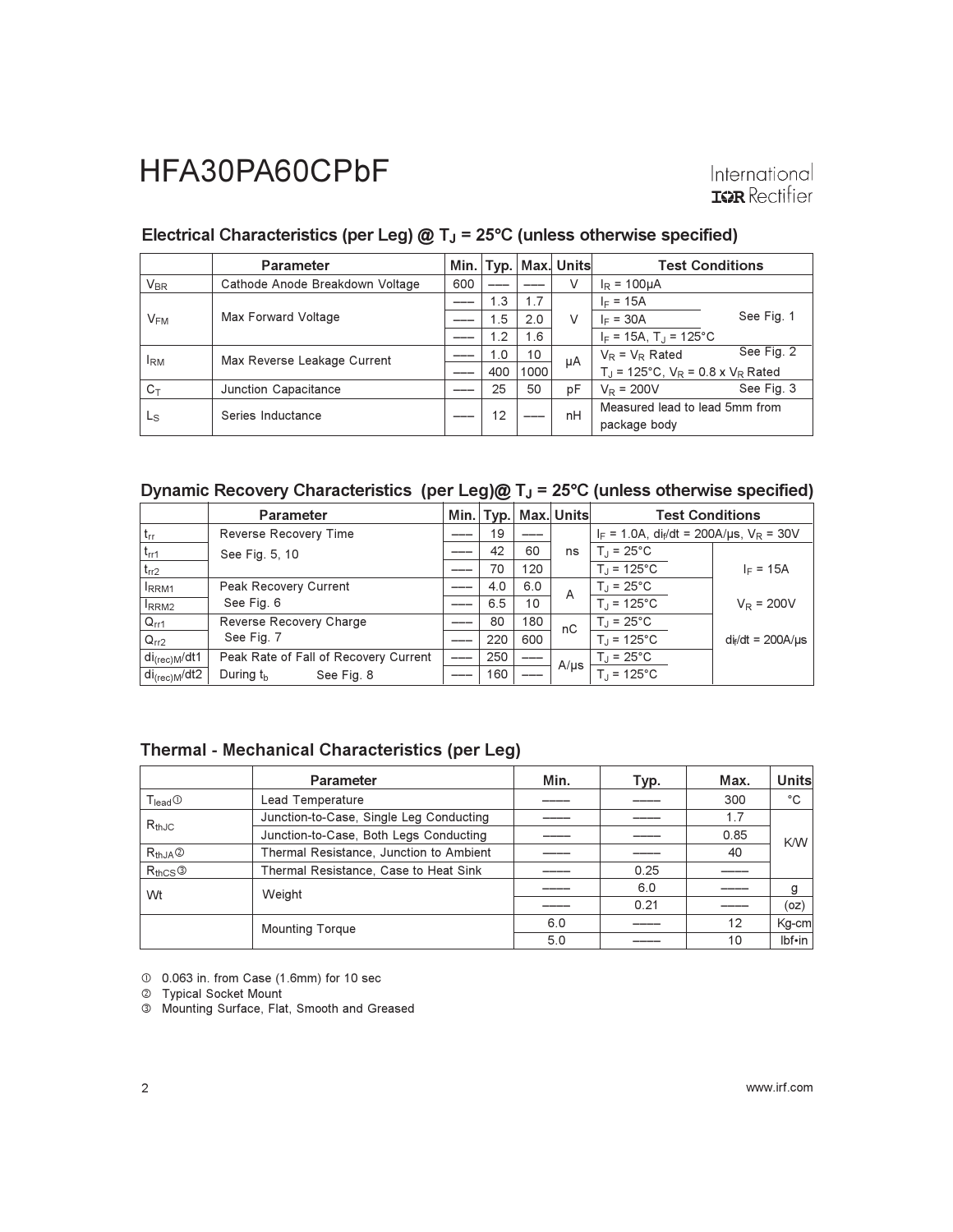International **IGR** Rectifier



**Fig. 4 -** Maximum Thermal Impedance  $Z_{thJC}$  Characteristics, (per Leg)

www.irf.com  $\sim$  3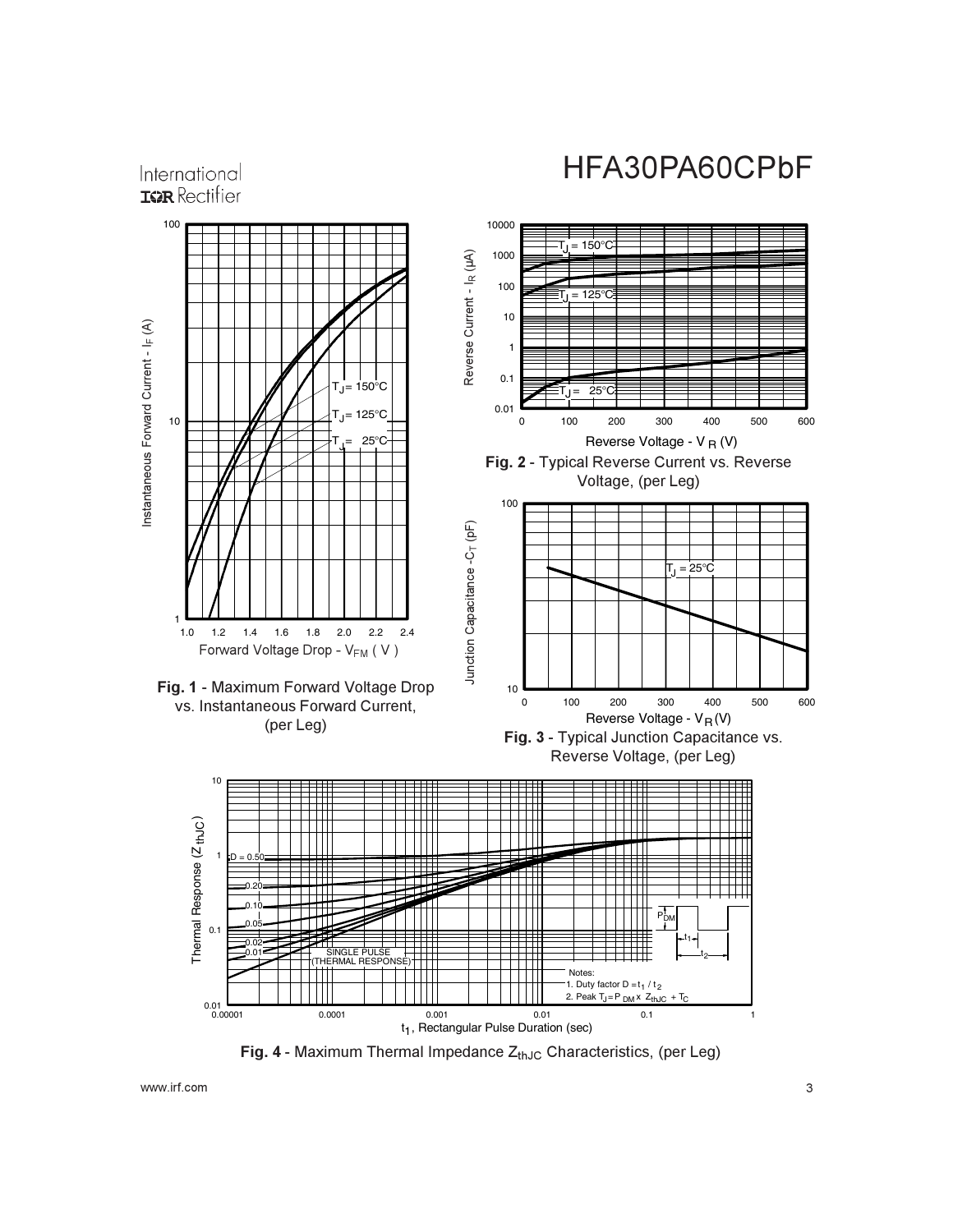International **IGR** Rectifier



Fig. 5 - Typical Reverse Recovery Time vs. di<sub>f</sub>/dt, (per Leg)



**Fig. 7 - Typical Stored Charge vs. dif/dt,** (per Leg)



**Fig. 6 -** Typical Recovery Current vs. di<sub>f</sub>/dt, (per Leg)



24 September 2016 and the set of the set of the set of the set of the set of the set of the set of the set of the set of the set of the set of the set of the set of the set of the set of the set of the set of the set of th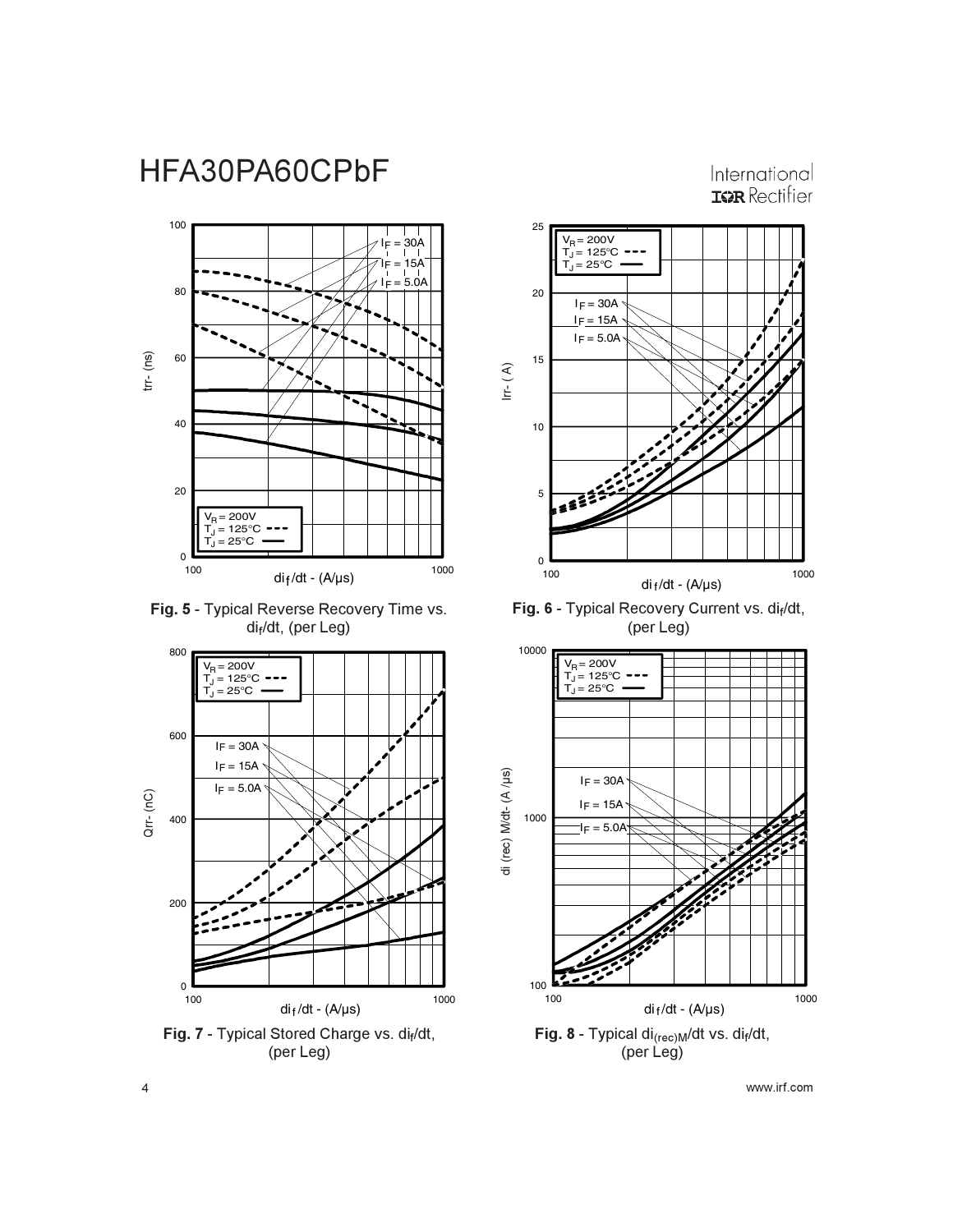

Fig. 9 - Reverse Recovery Parameter Test Circuit





#### **Ordering Information Table**